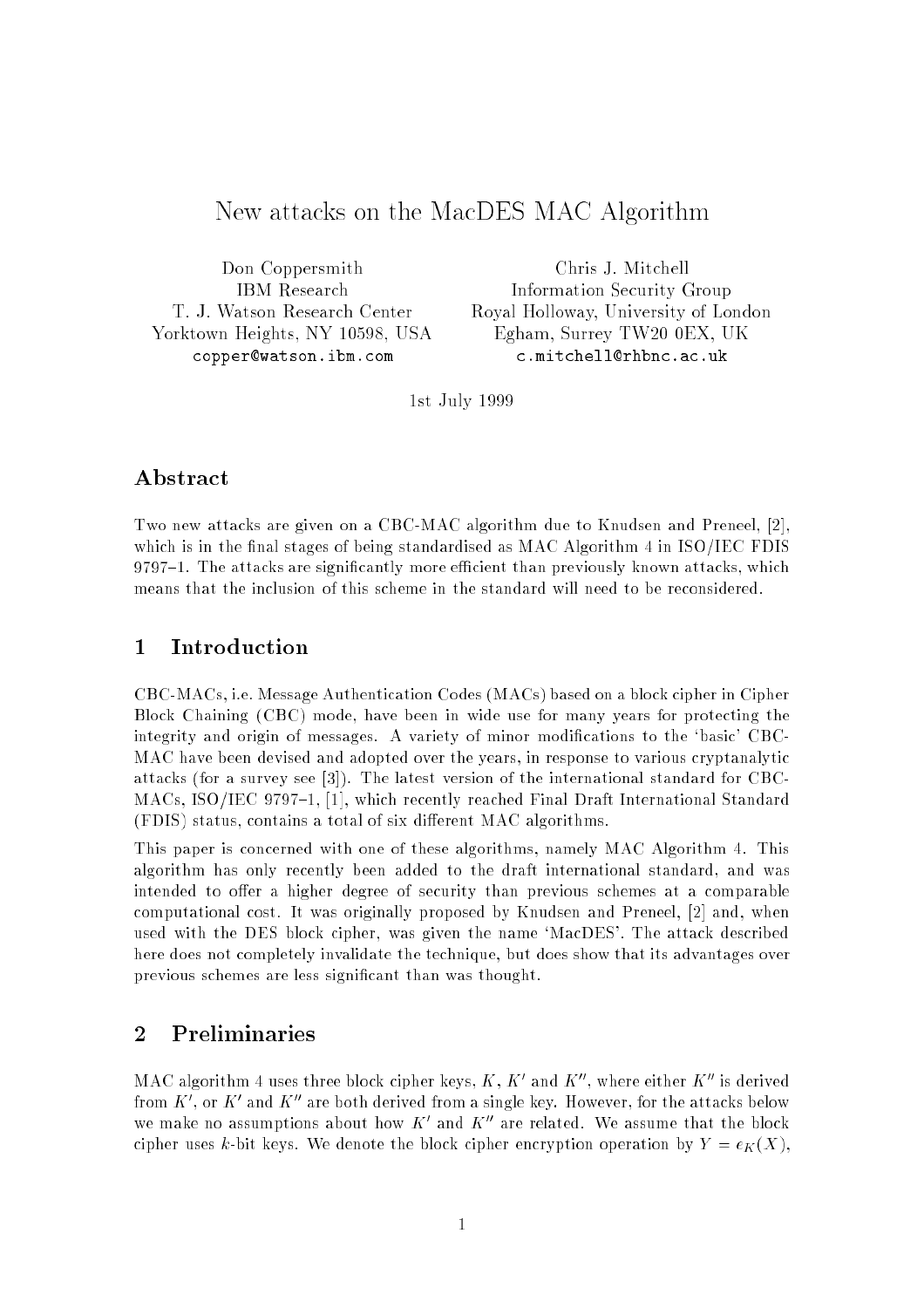where Y is the *n*-bit ciphertext block corresponding to the *n*-bit plaintext block X, and K is the k-bit key. We denote the corresponding decryption operation by  $X = d_K(Y)$ .

The MAC is computed on a data string by first padding the data string so that it contains an integer multiple of n bits, and then breaking it into a series of n-bit blocks. If these blocks are  $D_1, D_2, \ldots, D_q$ , then the MAC computation is as follows.

$$
H_1 = e_{K''}(e_K(D_1)),
$$
  
\n
$$
H_i = e_K(D_i \oplus H_{i-1}), (2 \le i \le q-1), \text{ and}
$$
  
\n
$$
M = e_{K'}(e_K(D_q \oplus H_{q-1})),
$$

for some  $H_1, H_2, \ldots, H_{q-1}$ . Finally, M is truncated as necessary to form the MAC.

ISO/IEC FDIS 9797-1 provides three different padding methods. Padding Method 1 simply involves adding between 0 and  $n-1$  zeros, as necessary, to the end of the data string. Padding Method 2 involves the addition of a single 1 bit at the end of the data string followed by between 0 and  $n-1$  zeros. Padding Method 3 involves prefixing the data string with an n-bit block encoding the bit length of the data string, with the end of the data string padded as in Padding Method 1.

When using one of the six MAC algorithms from ISO/IEC FDIS 9797-1, it is necessary to choose one of the three padding methods, and the degree of truncation to be employed. We consider the case where Padding Method 1 or 2 is used, and where there is no truncation. Hence, given that the block cipher in use has an n-bit block length, the MAC has  $m = n$ bits. E.g., in the case of DES we have  $m = n = 64$  and  $k = 56$ . The attacks described here only work for Padding Methods 1 and 2 because, for these two padding methods, for every padded string there is at least one message which pads to this string. Hence the attacks can work with arbitrary padded strings, in the knowledge that the corresponding message will always exist. However, this is no longer the case for Padding Method 3.

#### 3 Attack 1

Suppose we have  $2^{n/2}$  messages and their MACs, all computed using the same key. By routine probabilistic arguments (called the `birthday attack', see [3]), there is a good chance that two of the messages will have the same MAC. Suppose the two padded strings are  $D_1, D_2, \ldots, D_q$  and  $E_1, E_2, \ldots, E_r$ , and suppose that the common MAC is M. Now submit two chosen padded strings for MACing, namely the strings one obtains by deleting the last block from each of the above two messages. If we suppose that the MACs obtained are  $M$  -and  $M$  -respectively, then we know immediately that

$$
d_{K'}(M') \oplus D_q = d_K(d_{K'}(M)) = d_{K'}(M'') \oplus E_r.
$$

Now run through all possibilities L for the unknown key  $K$  , and set  $x(L) = a_L(M)$ and  $y(L) = a_L(M)$ . For the correct guess  $L = K$  we will have  $x(L) = a_{K'}(M)$  and  $y(L) = a_{K'}(M)$ , and hence  $D_g \oplus x(L) = L_r \oplus y(L)$ . This will hold for  $L = K$  and probably not for any other value of L, given that  $k < n$  (if  $k \geq n$  then either a second `collision' or a larger brute force search will probably be required).

Having recovered  $K$ , we do an exhaustive search for  $K$  using the relation  $a_{K'}(M_+) \oplus D_q \equiv$  $a_{K}(a_{K'}(M))$  (which requires 2° block cipher encryptions). Finally we can recover  $\boldsymbol{\Lambda}$  by exhaustive search on any known text/mAC pair, e.g. from the set of 2<sup>27</sup> , which again will require 2 block cipher encryptions.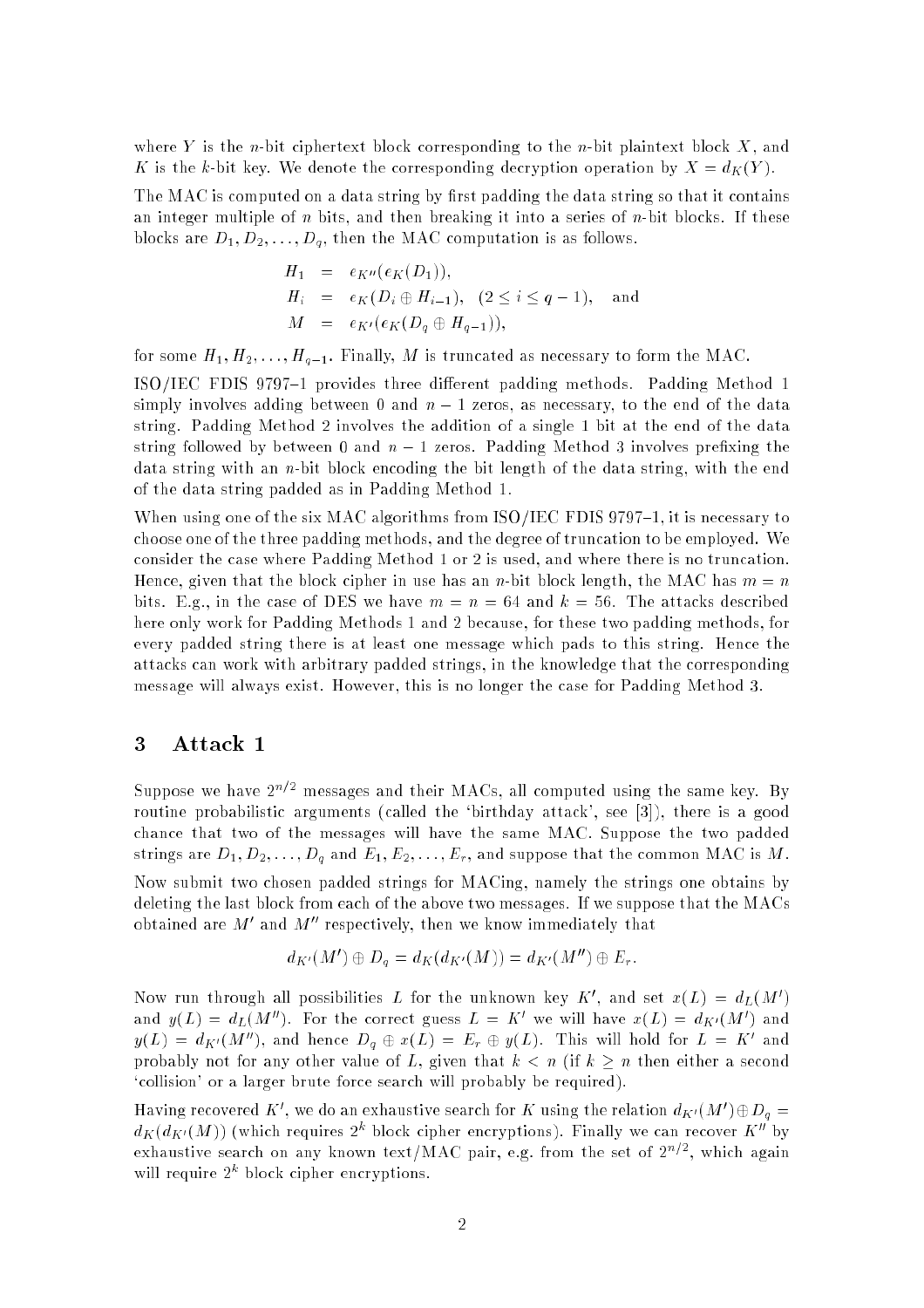### 4 Attack 2

Although attack 2 has a larger overall complexity than attack 1, it requires a large number of MAC verications rather than a large number of MAC/message pairs. In certain practical situations this may be easier to obtain.

Suppose we have a single plaintext/MAC pair, i.e. the padded message  $D_1, D_2, \ldots, D_q$  $(q \geq 2)$  and its MAC M. Then, as above:

$$
H_1 = e_{K''}(e_K(D_1)),
$$
  
\n
$$
H_i = e_K(D_i \oplus H_{i-1}), (2 \le i \le q-1), \text{ and}
$$
  
\n
$$
M = e_{K'}(e_K(D_q \oplus H_{q-1})),
$$

for some  $H_1, H_2, \ldots, H_{g-1}$ . Next suppose we have the MAC M for the same plaintext but with an additional (arbitrary) block, i.e. the padded message  $D_1, D_2, \ldots, D_q, D_{q+1}$ . The blocks  $H_1, H_2, \ldots, H_{q-1}$  are as above, and we also have:

$$
H_q = e_K(D_q \oplus H_{q-1}), \text{ and}
$$
  

$$
M' = e_{K'}(e_K(D_{q+1} \oplus H_q)),
$$

for some  $H_q$ .

For each of the 2th possible keys L compute

$$
x(L) = dL(M), and
$$
  

$$
y(L) = dL(M').
$$

For each key L construct a new  $(q + 2)$ -block (padded) data string:

$$
D_1, D_2, \ldots, D_q, D_{q+1}, D_{q+1} \oplus x(L) \oplus y(L).
$$

Now verify whether the MAC for each data string equals  $M$  . We have

**Lemma 1** If  $K' = L$ , and if  $m(L)$  is the MAC for the  $(q + 2)$ -block (padded) data string,  $then m(L) = M$ .

**Proof** First observe that, by definition:

$$
m(L) = e_{K'}(e_K(D_{q+1} \oplus x(L) \oplus y(L) \oplus d_{K'}(M'))).
$$

Hence, if  $K' = L$  then we have

$$
m(L) = e_{K'}(e_K(D_{q+1} \oplus d_{K'}(M))).
$$

But, from above, we know that

$$
d_{K'}(M)=e_K(D_q\oplus H_{q-1})=H_q,
$$

and hence we have

$$
m(L)=e_{K'}(e_K(D_{q+1}\oplus H_q))=M'
$$

and the result follows.

If  $\kappa < n$ , it is unlikely that the MAC  $m(L)$  will equal M for any incorrect key L. This gives a simple way of discovering the key  $K^0$  tand hence  $K^0$  and  $K^0$  , exactly as above).

 $\Box$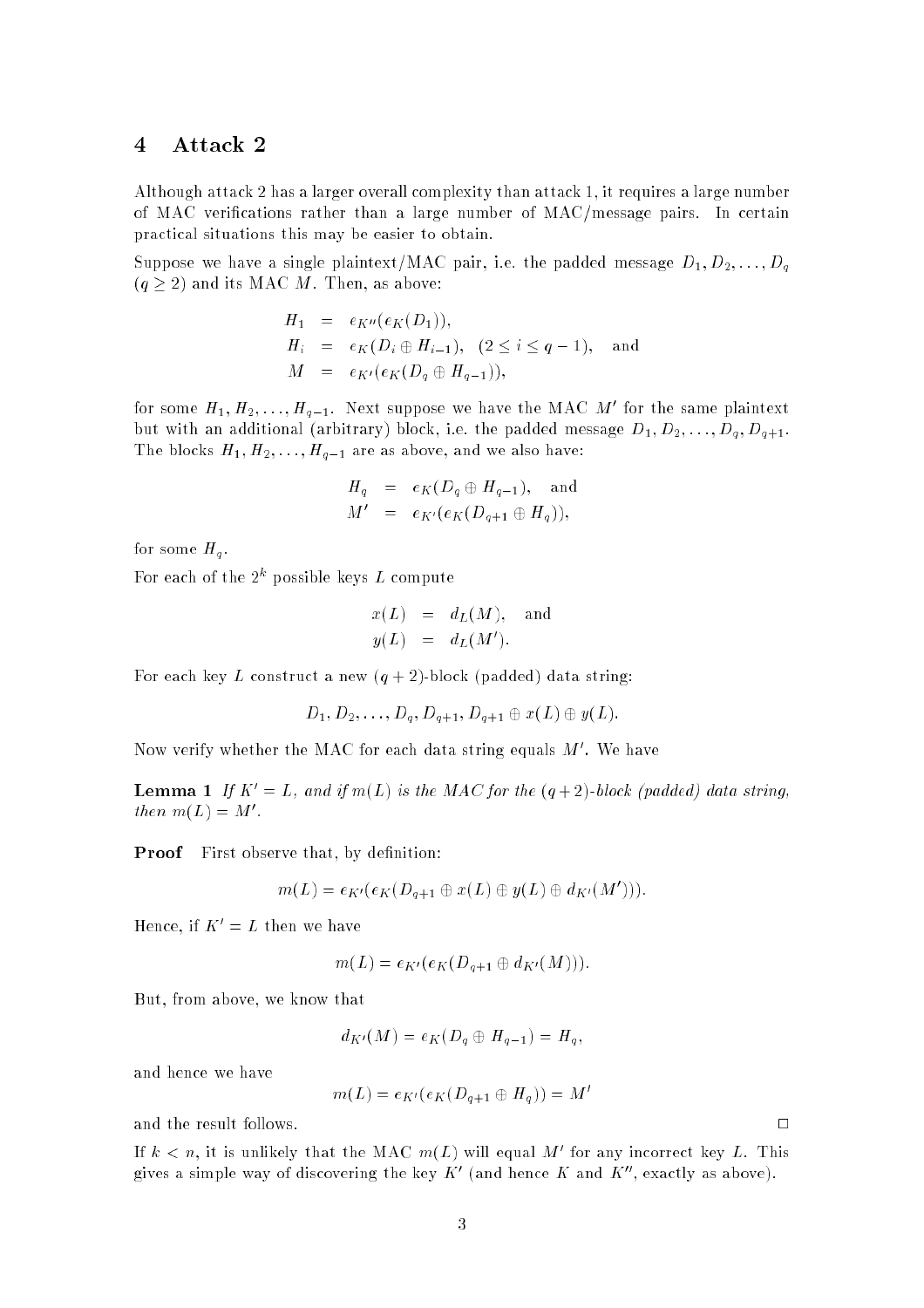## 5 Complexity of attacks

Attack I requires 4  $\times$  2° block cipher encipherments (2  $\times$  2° to find  $K$  , and a further  $2^{++}$  each to find  $K$  and  $K$  ),  $2^{++}$  known data string/mAC pairs, and 2 chosen data string/MAC pairs. In the case of DES (where  $n = 64$ ,  $k = 56$  and  $m = 64$ ), and using the terminology of  $ISO/IEC$  FDIS 9797-1, this means the key recovery attack has complexity

$$
[4 \times 2^{56}, 2^{32}, 2, 0].
$$

Similarly, attack 2 requires  $4 \times 2^+$  block cipher encipherments, 1 known data string/MAC pair, I chosen data string/MAC pair, and 2° on-line MAC verincations. In the case of DES, this means the key recovery attack has complexity

$$
[4 \times 2^{56}, 1, 1, 2^{56}].
$$

(In both cases the figure of  $4 \times 2^{++}$  can be reduced to  $3 \times 2^{++}$  if  $K$  is derived from  $K$  ). Both attack complexities compare very favourably with the tuple

$$
[2^{89},0,2^{65},2^{55}]
$$

for the best previous known attack on this scheme, as quoted in Table 2 of Annex B of ISO/IEC FDIS  $9797-1$ , [1]. Indeed, the pair of tuples for the two attack complexities are comparable with the tuples  $[2^-, 2^-, 0, 0]$  and  $[2^-, 1, 0, 2^+]$  for the two best known key recovery attacks on MAC Algorithm 3 from  $ISO/IEC$  FDIS 9797-1, the algorithm which MacDES is designed to replace.

#### 6 Preventing the attacks

The above attacks may not be realisable in practice, even for a block cipher like DES with relatively small values of  $m$  and  $n$ . However, if the existence of the attack gives concern then there are various possible countermeasures, two of which we list below.

- Probably the most effective countermeasure is to use Padding Method 3. This would normally be recommended whichever MAC scheme from  $ISO/IEC 9797-1$  is in use.
- As with virtually all MAC schemes, additional security against key recovery attacks is obtained if a different (random) session key is used to generate every MAC, and this session key is then sent or stored with the MAC, encrypted under some Key Encrypting Key.

### 7 Conclusions

Two attacks on MAC Algorithm 4 from  $ISO/IEC$  FDIS 9797-1 have been described, which apply when it is used with Padding Method 1 or 2, and where no MAC truncation is employed. In this case the attacks are significantly more efficient than the best previously known attack, as documented in [2] and Annex B, Table 2 of  $ISO/IEC$  FDIS 9797-1.